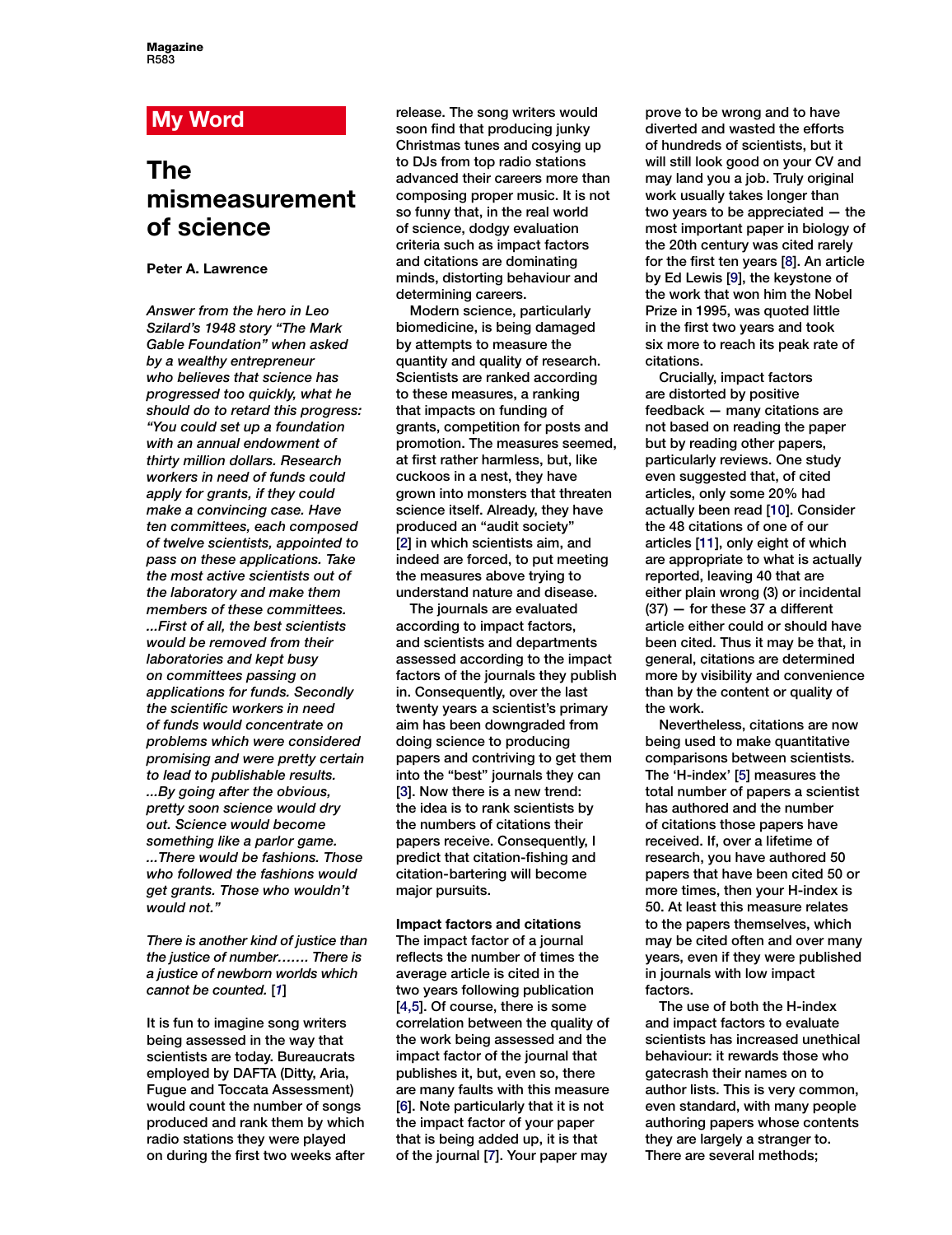perhaps by providing a reagent, by some kind of horse-trading between group leaders, or by the misuse of authority or power — often involving the exploitation of young scientists [\[12\],](#page-2-0) for example, when group leaders place their names on projects initiated, executed and written up by junior members of their groups. This practice can strike back when there is a case of fraud or error, but then the senior scientists tend to claim that they were too distant from the experiments to be able to detect the danger. Note, however, that science prizes are rarely, if ever, refused because of a similar distance from the key experiments!

## **Changes in behaviour**

Unfortunately, the use of these measures is having damaging effects on perceptions and on behaviour; these I list below. Please note that I am not saying that all science has gone rotten, I am describing trends and extremes; there are many principled researchers and teachers, but they are having an increasingly difficult time.

First, there is the nature of scientific reporting. It has become vital to get papers into high impact-factor journals; just one such paper can change the prospects of a postdoc from nonexistent to substantial (because of the weight put on such papers by grant-awarding bodies). Two or three such papers can make the difference between unemployment and tenure. These facts have cut a swathe through scientific thinking like a forest fire, turning our thoughts and efforts away from scientific problems and solutions, and towards the process of submission, reviewing and publication. Grisly stories of papers that have been bounced down a cascade of journals from high impact factor to lower and lower ones are now the main dish of scientific discourse. It is not unusual for a scientist to spend as much as a year trying to get a paper first past editors and then reviewers, and if rejected, recrafting the paper to get round the more trenchant

criticisms, writing tortuously argued rebuttals, and then hounding editors to find a more sympathetic reviewer. If these tactics fail with one journal, they doggedly re-enter battle with the next. This is a massive waste of time and energy that, even so, can bring career rewards. Therefore, I would like the granting agencies to investigate the time and effort leaders of the groups that they fund are spending on this paper chase — for these agencies are largely responsible for it. Would it not make more sense if, from the beginning, a paper were sent to a journal that was likely to accept it? The idea that one should treat publication as some kind of all-comers boxing challenge is relatively recent.

Second, trying to meet the measures involves changing research strategy: risks should not be taken as this can mean long periods trying out new things, good for the originality of research but bad if a grant has to be renewed. Follow fashion and work in crowded halls — in there you can at least count on being noticed, whereas if you venture into the unknown you risk interesting no one. A paper in a new subject will ring no bells in the heads of editors and they know, if they select the paper for review, it may be difficult to find referees. Link or pretend to link your work to medicine, as the huge medical literature can yield many citations for any paper published in a prominent journal (editors are not unaware of this as one of their remits is to increase the impact factor of their own journal). For the same reasons, choose the most popular species; it may be easier to publish unsound but trendy work on humans than an incisive study on a zebrafish.

Third, there is the presentation of the results: hype your work, slice the findings up as much as possible (four papers good, two papers bad), compress the results (most top journals have little space, a typical *Nature* letter now has the density of a black hole), simplify your conclusions but complexify the material (more difficult for reviewers to fault

it!), mine rich sources of data, even if they lack originality. Most damagingly, I find it has become profitable to ignore or hide results that do not fit with the story being sold — a mix of evidence tends to make a paper look messy and lower its appeal.

Fourth, there is the way that science is done and papers are authored. These measures are pushing people into having larger groups. It is a simple matter of arithmetic. Since the group leader authors all the papers, the more people, the more papers. If a larger proportion of young scientists in a larger group fail, as I suspect, this is not recorded. And because no account is taken of wasted lives and broken dreams, these failures do not make a group leader look less productive. I believe the need to maximise publications is also causing students to be treated more like technicians. Thus, increasingly, students are told what to do, so they miss out on learning how to become researchers. Also, group leaders often write up their students' work: if the writer is not fully aware of the results or exactly how they were obtained this can conveniently permit a more adventurous interpretation of the data. Ignorance can be turned into bliss if the outcome is publication in a higher impact journal. The downside is that papers may be less truthful, not something that is easily measured. Certainly, the student does not get a proper education and may not find his or her PhD period enjoyable — however, even this can be advantageous for the group leader, as that student is less likely to go on and become a competitor!

Fifth, leaving your lab to network is being rewarded; it can pay to build tacit webs of mutual support amongst colleagues, some of whom will review your papers. Attending many meetings, giving lectures and networking can raise your profile in the minds of editors (who frequently attend these meetings) and who may therefore be more likely to send your paper out to review, quantitatively their most